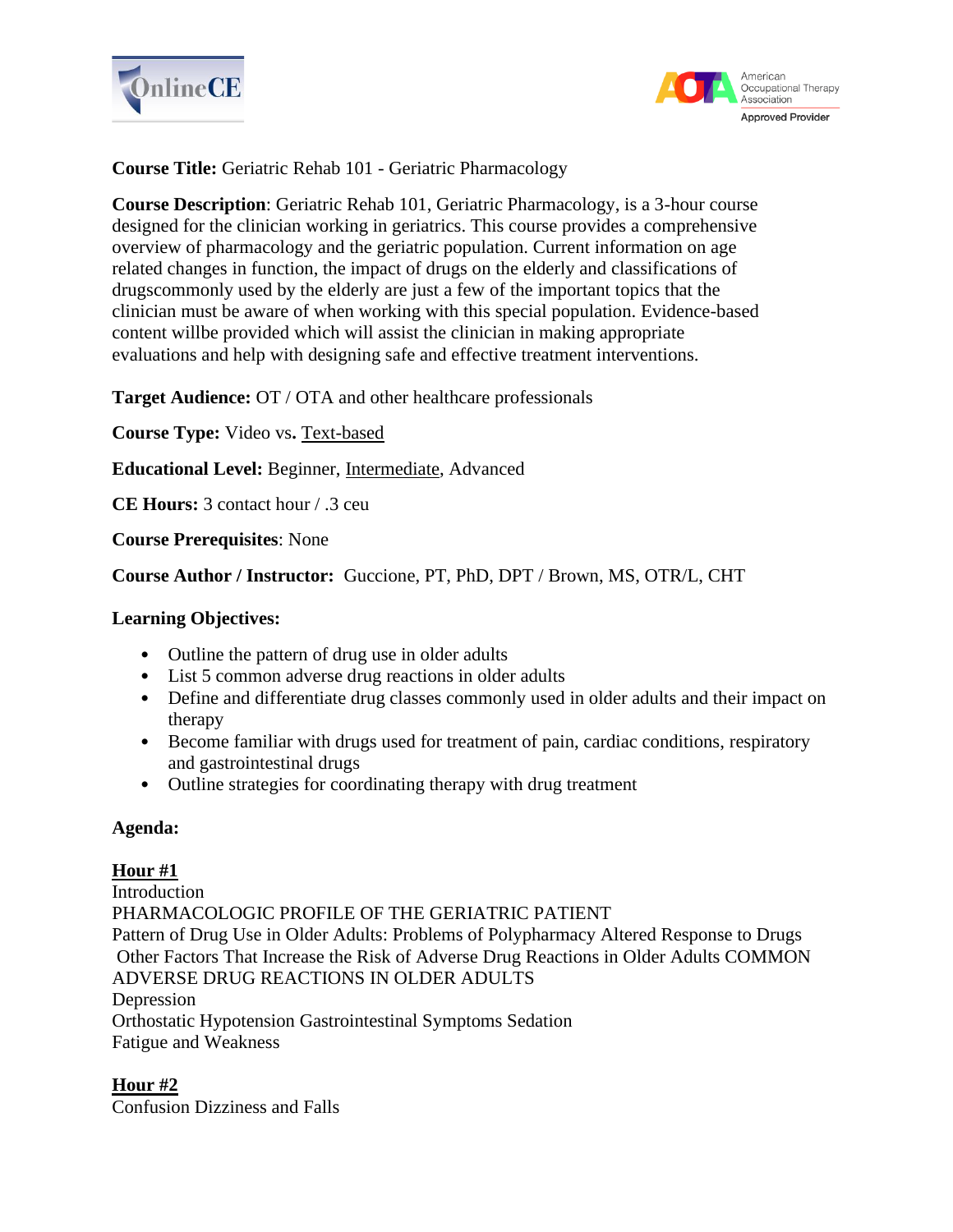Anticholinergic Effects Psychotropic Medications Extrapyramidal Symptoms DRUG CLASSES COMMONLY USED IN OLDER ADULTS: IMPACT ON PHYSICAL **THERAPY** Antipsychotics Neurologic Agents Pain and Inflammation

# **Hour #3**

Cardiovascular Drugs Respiratory and Gastrointestinal Drugs Hormonal Agents Tre a t m e n t o f I n f e c t i o n s Cancer Chemotherapy Scheduling Physical Therapy Sessions Around Dosage Schedule Distinguishing Drug Effects from Symptoms Improving Education and Compliance with Drug Therapy in Older Adults Summary

# **Course Completion Requirements:**

A passing score of 100% is required for course completion. You will have as many attempts as needed until your passing score of 100% is achieved. Upon successful completion of course and completing a satisfaction survey, you will receive your certificate of completion.

# **Additional Course Information**

**Course Registration:** Register for Free at [www.OnlineCE.com.](http://www.onlinece.com/) Once registered, you can begin to purchase courses. Contact [info@onlinece.com](mailto:info@onlinece.com) for special needs requests and assistance.

**Refund Policy:** There will be no refunds for courses taken at OnlineCE.com or monies deposited into My CE Bank. Any money on account will be used for taking future courses. If you start a course in error, or if you are dissatisfied with a course, please contact us in the first part of the course and we will void the course and you can select a replacement course.

**Cancellation Policy:** Only available courses are offered online and on-demand and available for purchase. No registration fees are collected for courses that are not provided on-demand. Due to the online and on demand format, courses are not cancelled.

**Course Date and Location:** This is an independent course that is available 24/7 on-demand at [www.OnlineCE.com.](http://www.onlinece.com/)

**Required Materials and Equipment:** Courses offered on OnlineCE.com can be accessed on any type of computer or device. No special software is required but we do recommend the use of the Chrome Browser (recommended, not required). All course materials are contained within the courses and no prerequisites are required.



OnlineCE.com is an AOTA Approved Provider of professional development, #4023. Course approval ID#4023. This distance learning-independent course is offered at 3 CEUs. Intermediate educational level, category

**Approved Provider**